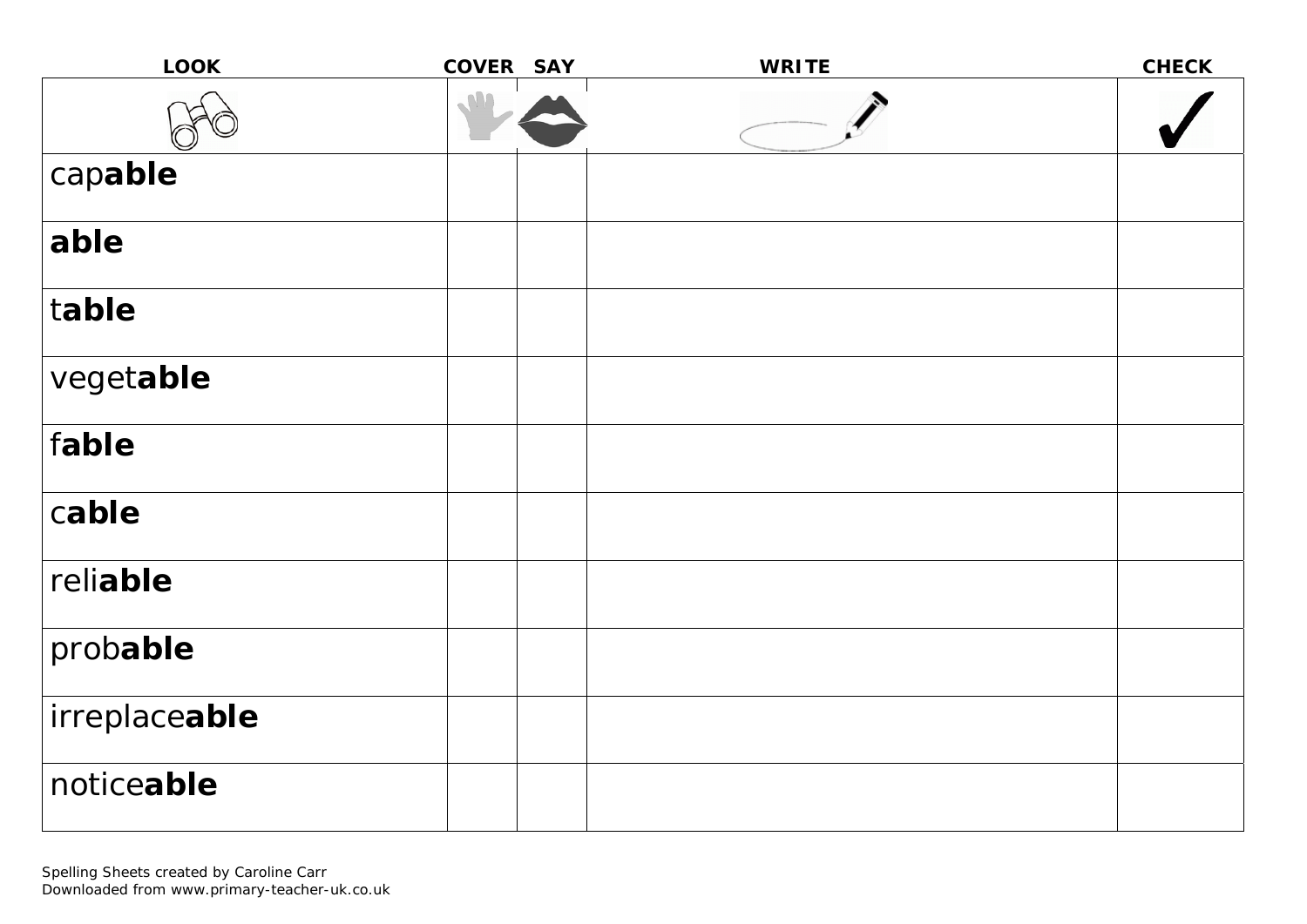| <b>LOOK</b> | <b>COVER</b> | <b>SAY</b> | <b>WRITE</b> | <b>CHECK</b> |
|-------------|--------------|------------|--------------|--------------|
|             |              |            |              |              |
| knowledge   |              |            |              |              |
| smudged     |              |            |              |              |
| bridge      |              |            |              |              |
| porridge    |              |            |              |              |
| nudged      |              |            |              |              |
| fridge      |              |            |              |              |
| dodgem      |              |            |              |              |
| badger      |              |            |              |              |
| judged      |              |            |              |              |
| trudged     |              |            |              |              |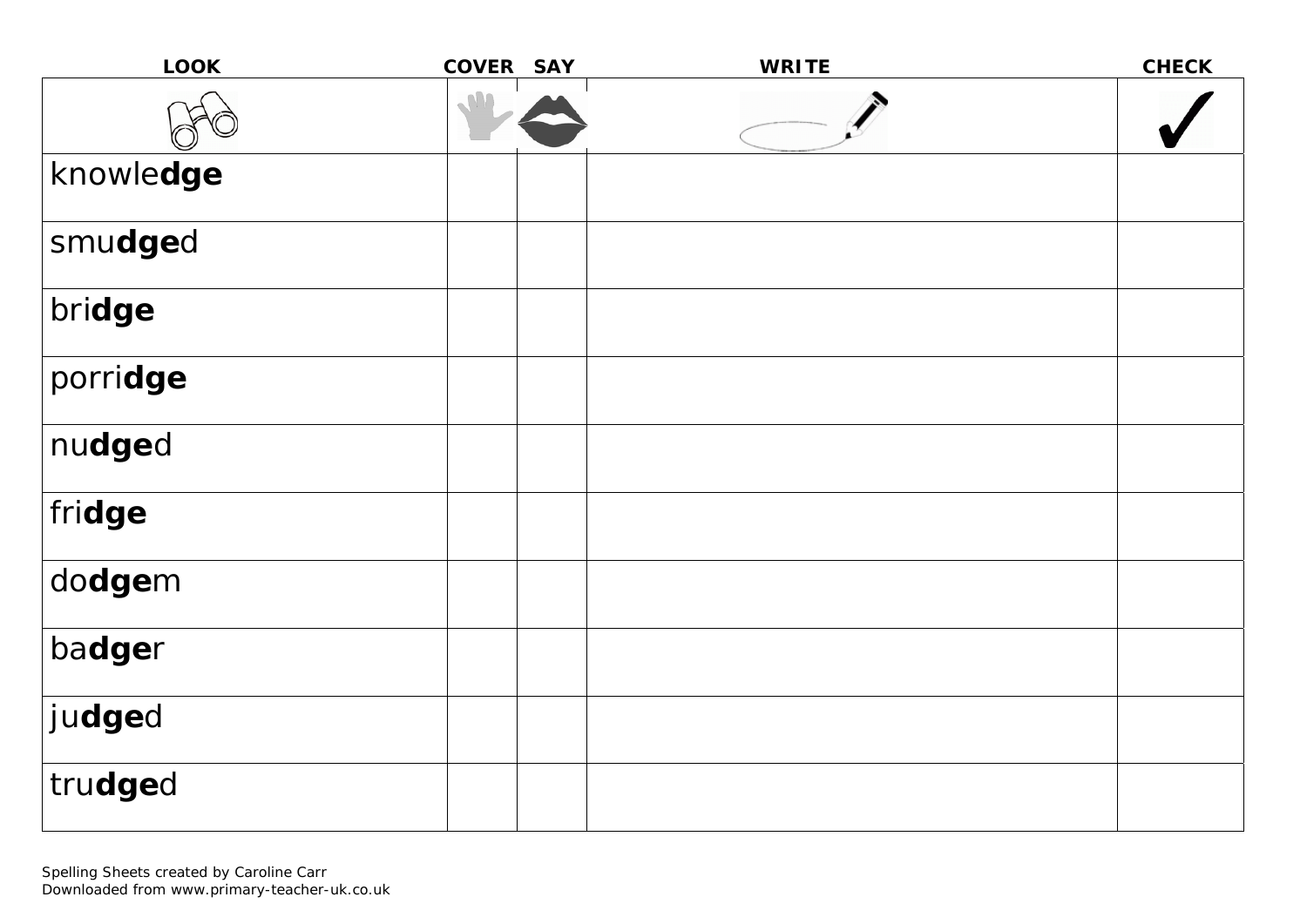| <b>LOOK</b> | <b>COVER</b> | <b>SAY</b> | <b>WRITE</b> | <b>CHECK</b> |
|-------------|--------------|------------|--------------|--------------|
|             |              |            |              |              |
| disappear   |              |            |              |              |
| disagree    |              |            |              |              |
| disapprove  |              |            |              |              |
| disconnect  |              |            |              |              |
| disqualify  |              |            |              |              |
| disorder    |              |            |              |              |
| discontinue |              |            |              |              |
| disobey     |              |            |              |              |
| discomfort  |              |            |              |              |
| dishonest   |              |            |              |              |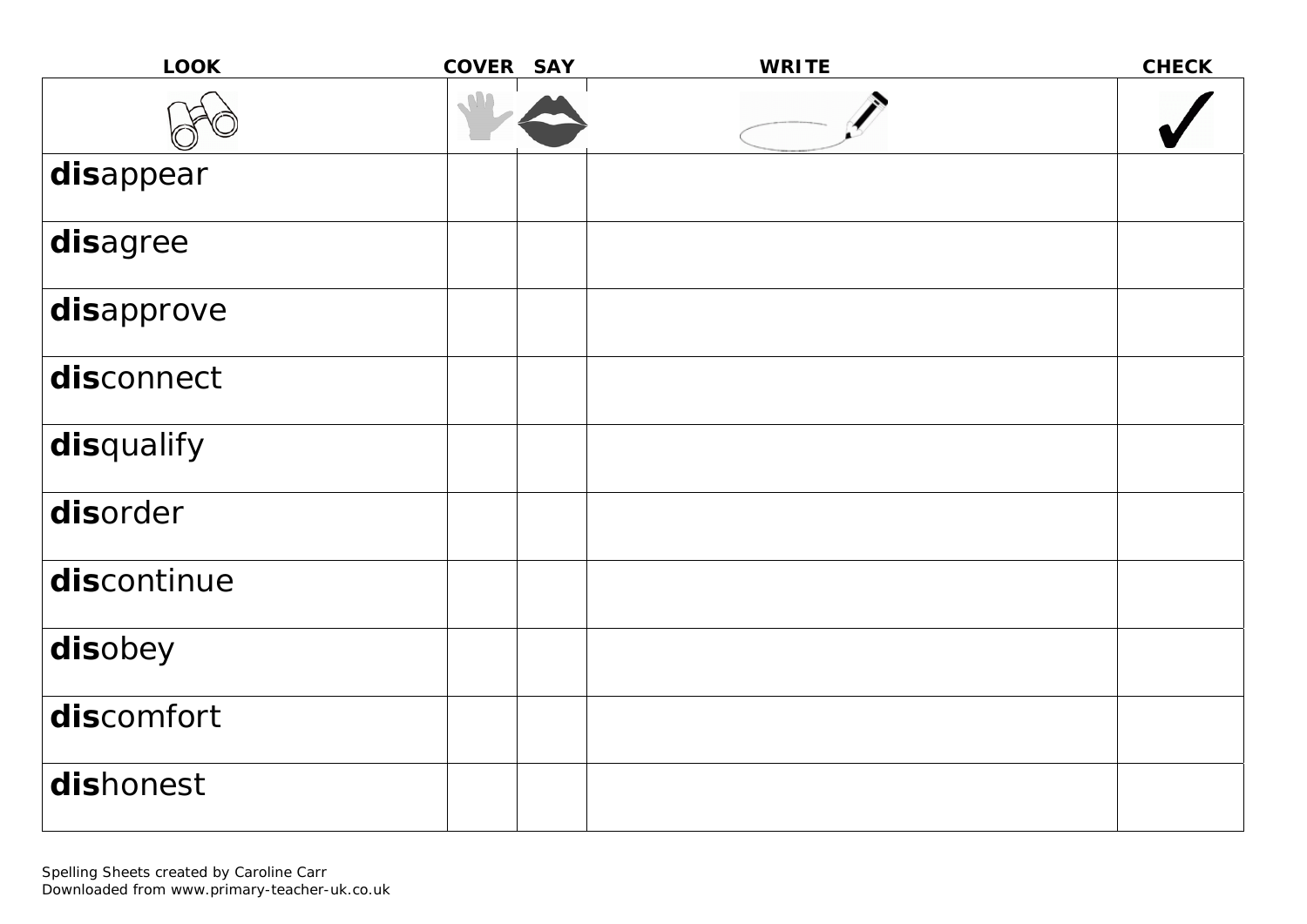| <b>LOOK</b> | COVER SAY | <b>WRITE</b> | <b>CHECK</b> |
|-------------|-----------|--------------|--------------|
|             |           |              |              |
| echoed      |           |              |              |
| designed    |           |              |              |
| developed   |           |              |              |
| disappeared |           |              |              |
| grabbed     |           |              |              |
| trapped     |           |              |              |
| required    |           |              |              |
| injured     |           |              |              |
| released    |           |              |              |
| carried     |           |              |              |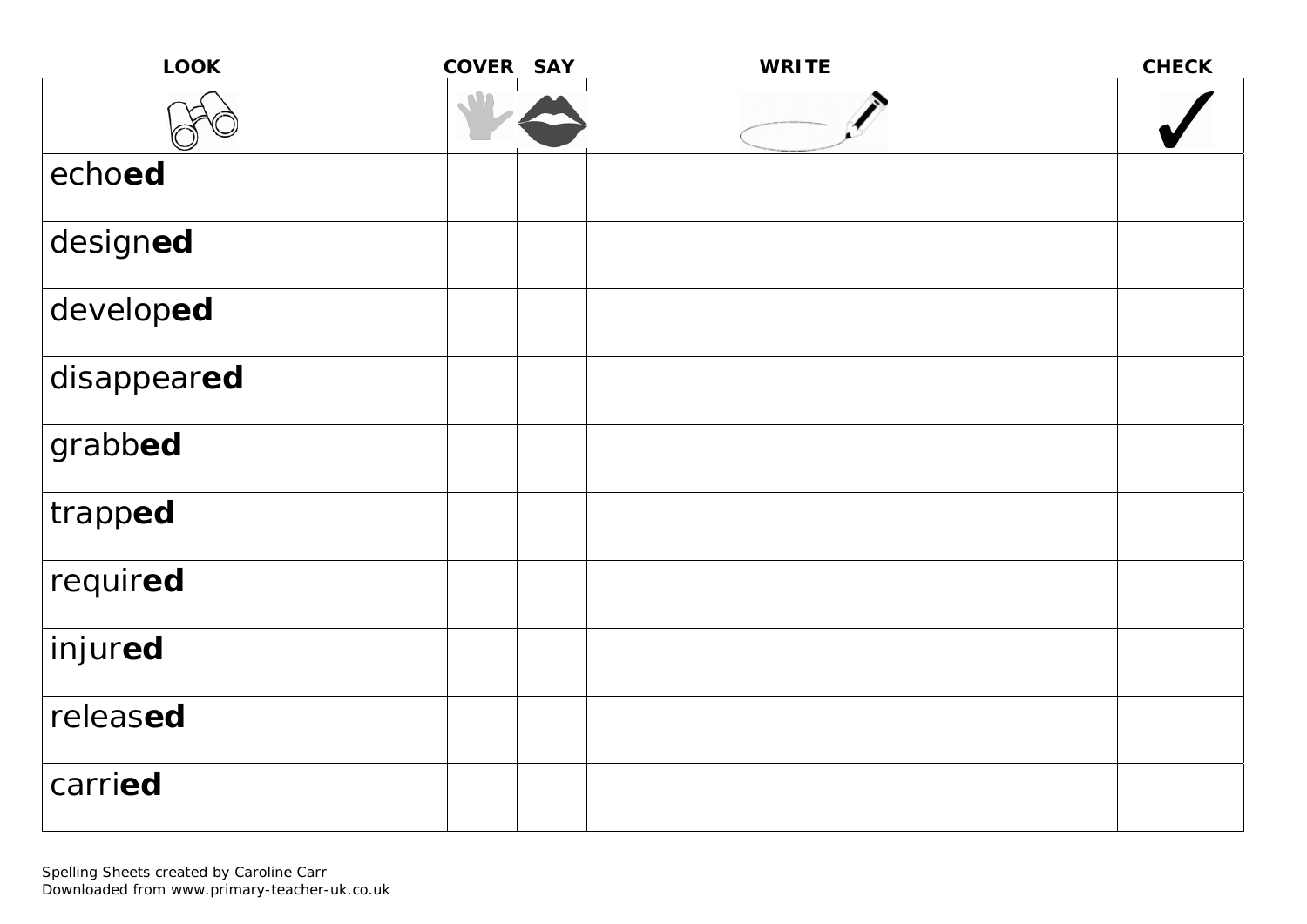| <b>LOOK</b> | COVER SAY | <b>WRITE</b> | <b>CHECK</b> |
|-------------|-----------|--------------|--------------|
|             |           |              |              |
| receipt     |           |              |              |
| seize       |           |              |              |
| weird       |           |              |              |
| heir        |           |              |              |
| neighbour   |           |              |              |
| protein     |           |              |              |
| deceit      |           |              |              |
| deceive     |           |              |              |
| ceiling     |           |              |              |
| receive     |           |              |              |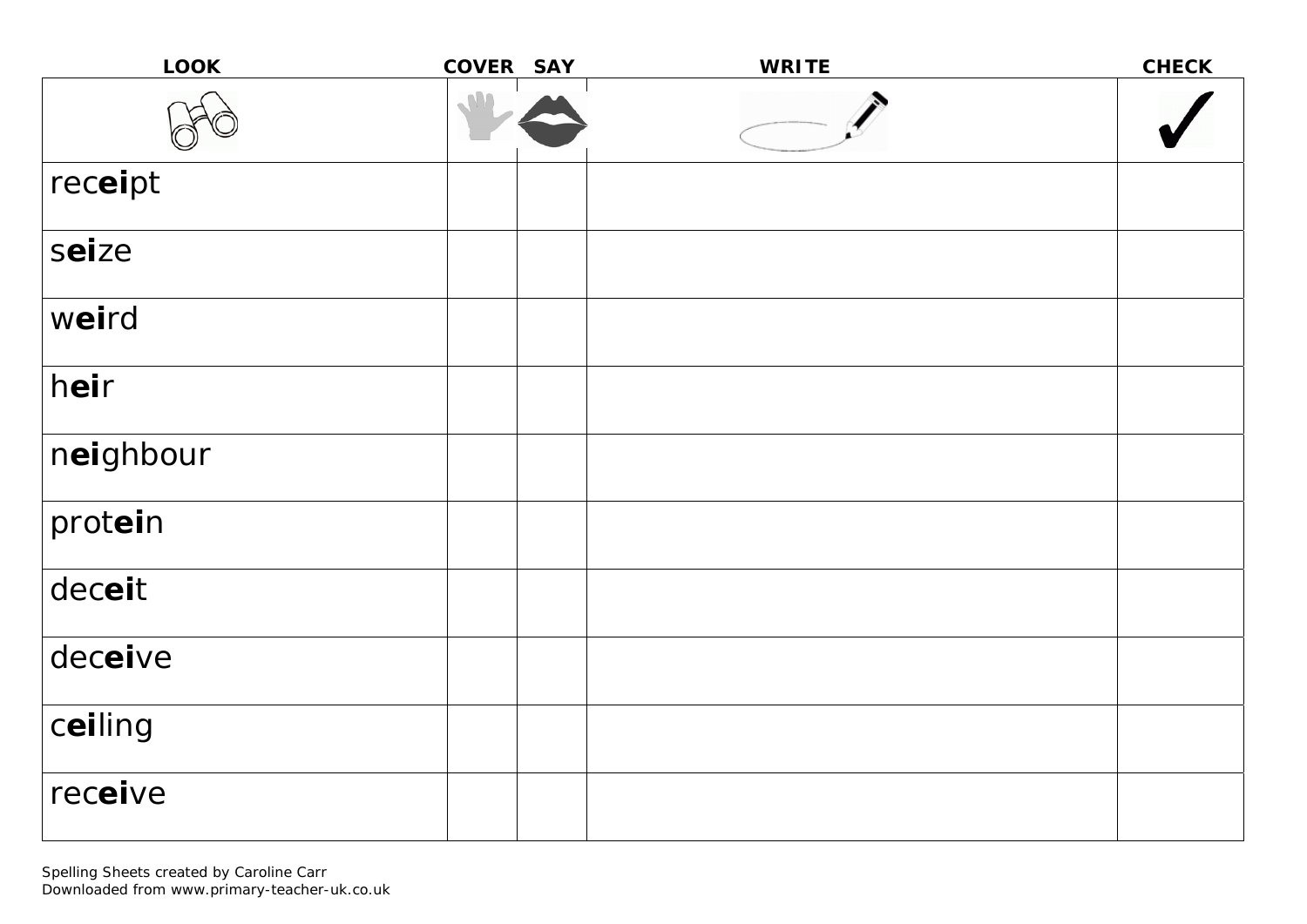| <b>LOOK</b> | COVER SAY | <b>WRITE</b> | <b>CHECK</b> |
|-------------|-----------|--------------|--------------|
|             |           |              |              |
| mysterious  |           |              |              |
| interesting |           |              |              |
| encounter   |           |              |              |
| perfectly   |           |              |              |
| generally   |           |              |              |
| passenger   |           |              |              |
| slippery    |           |              |              |
| generation  |           |              |              |
| serious     |           |              |              |
| teenager    |           |              |              |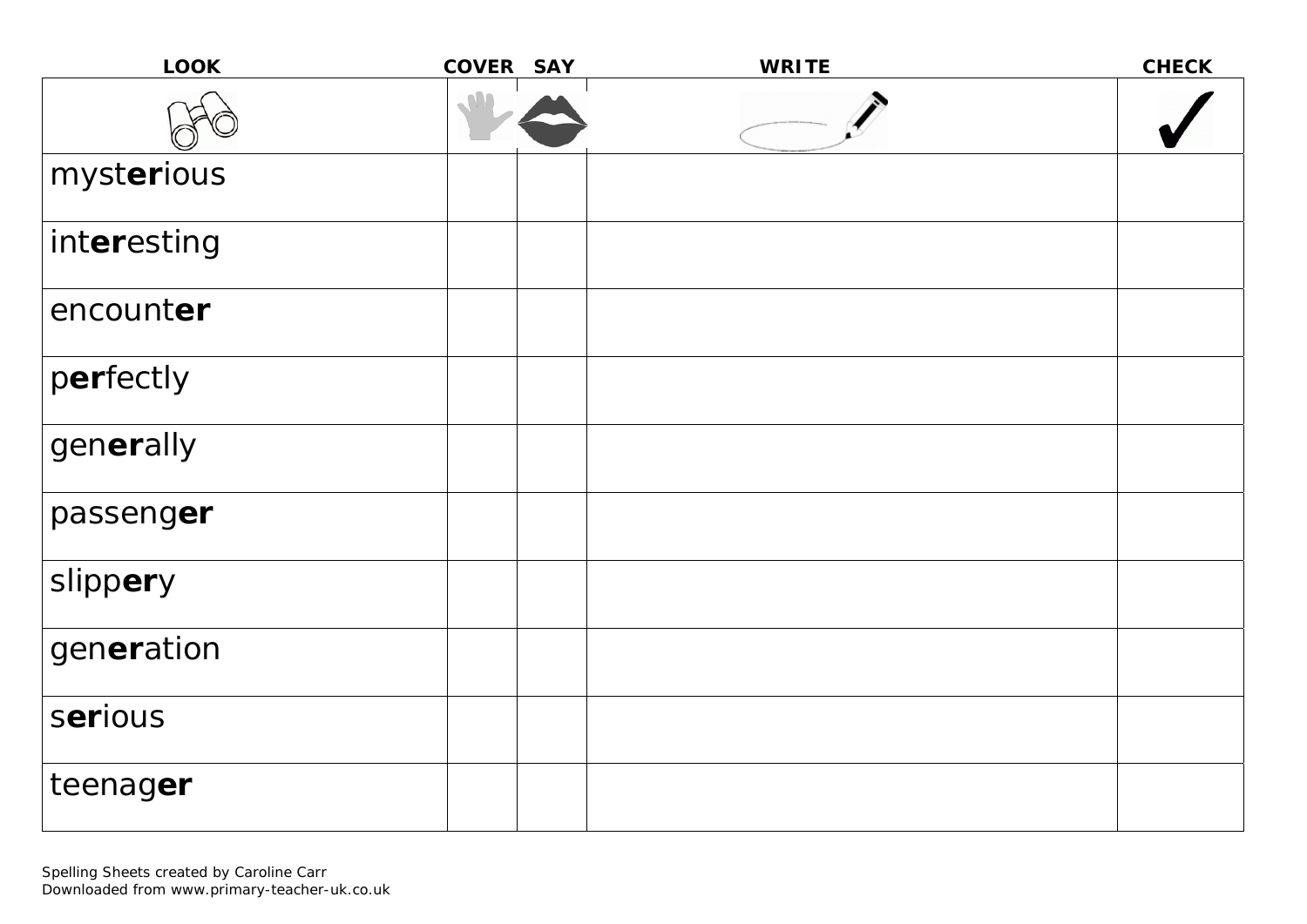| <b>LOOK</b> | COVER SAY | <b>WRITE</b> | <b>CHECK</b> |
|-------------|-----------|--------------|--------------|
|             |           |              |              |
| tallest     |           |              |              |
| widest      |           |              |              |
| nastiest    |           |              |              |
| largest     |           |              |              |
| heaviest    |           |              |              |
| laziest     |           |              |              |
| windiest    |           |              |              |
| happiest    |           |              |              |
| strongest   |           |              |              |
| emptiest    |           |              |              |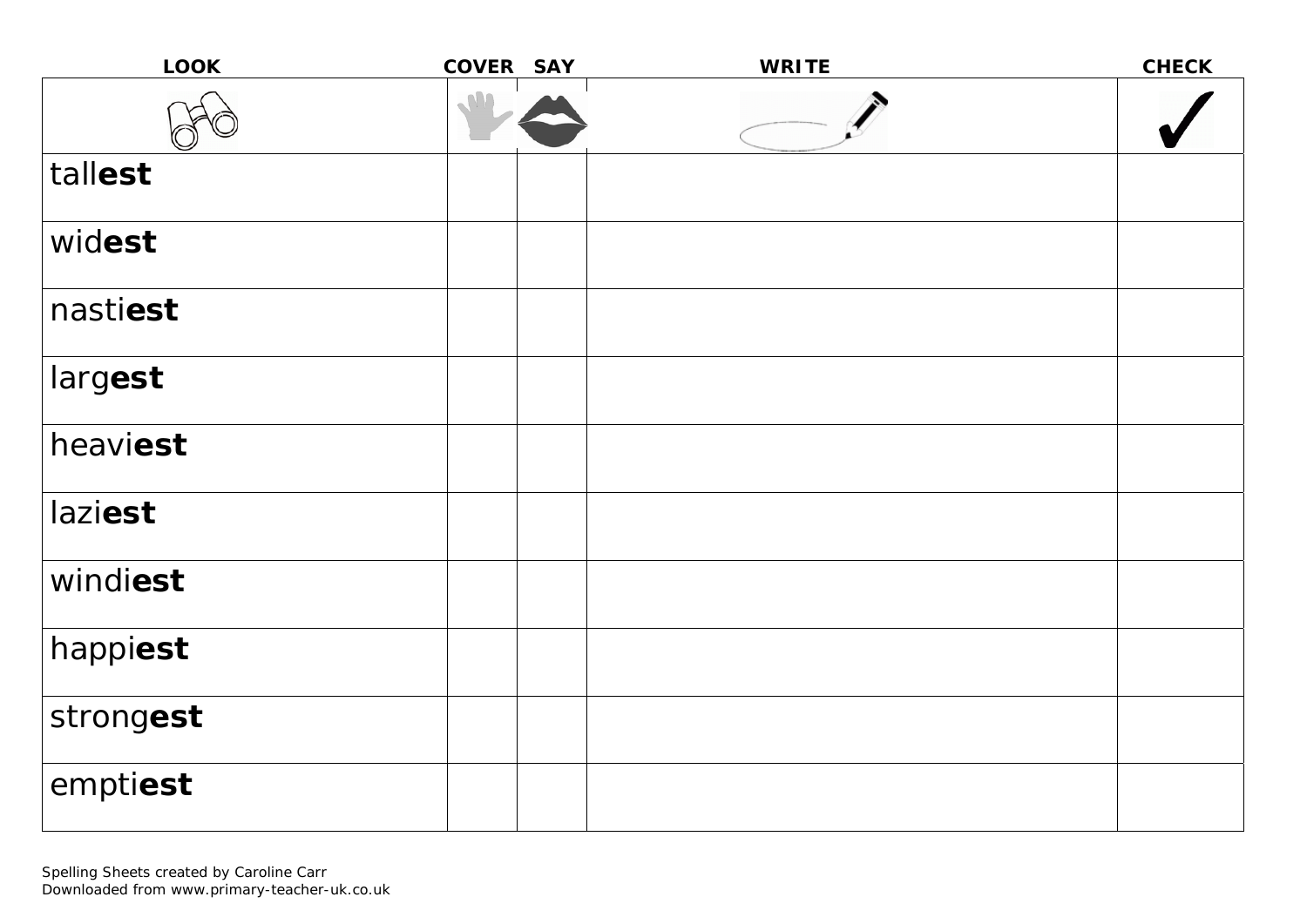| <b>LOOK</b> | COVER SAY | <b>WRITE</b> | <b>CHECK</b> |
|-------------|-----------|--------------|--------------|
|             |           |              |              |
| hopeful     |           |              |              |
| beautiful   |           |              |              |
| careful     |           |              |              |
| successful  |           |              |              |
| dreadful    |           |              |              |
| wonderful   |           |              |              |
| useful      |           |              |              |
| spiteful    |           |              |              |
| cheerful    |           |              |              |
| plateful    |           |              |              |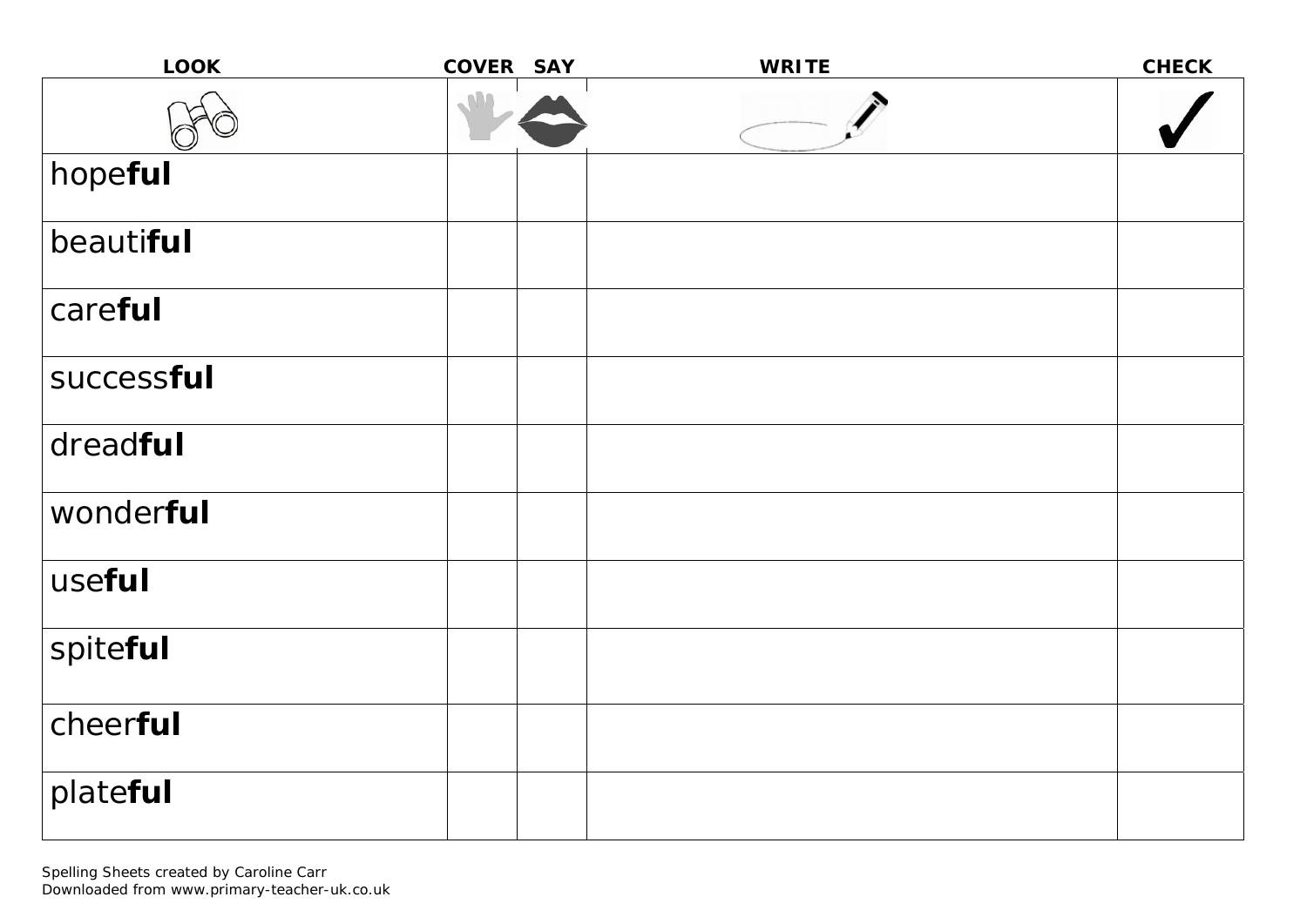| <b>LOOK</b> | COVER SAY | <b>WRITE</b> | <b>CHECK</b> |
|-------------|-----------|--------------|--------------|
|             |           |              |              |
| pieces      |           |              |              |
| believe     |           |              |              |
| weight      |           |              |              |
| nastiest    |           |              |              |
| carried     |           |              |              |
| families    |           |              |              |
| achieve     |           |              |              |
| countries   |           |              |              |
| siege       |           |              |              |
| friend      |           |              |              |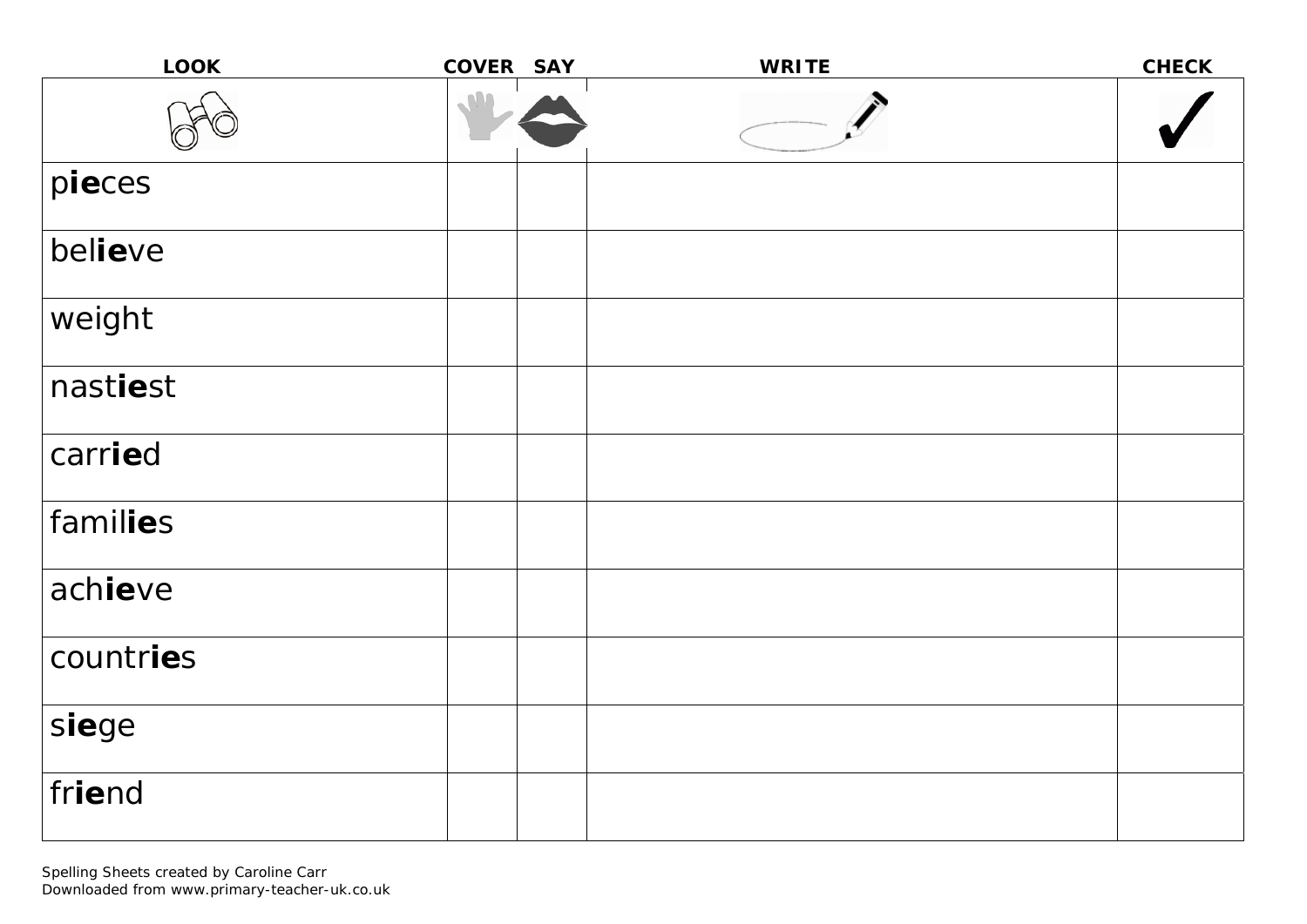| <b>LOOK</b> | COVER SAY | <b>WRITE</b> | <b>CHECK</b> |
|-------------|-----------|--------------|--------------|
|             |           |              |              |
| special     |           |              |              |
| carriages   |           |              |              |
| piano       |           |              |              |
| reliable    |           |              |              |
| peculiar    |           |              |              |
| diameter    |           |              |              |
| diagram     |           |              |              |
| diagram     |           |              |              |
| material    |           |              |              |
| liar        |           |              |              |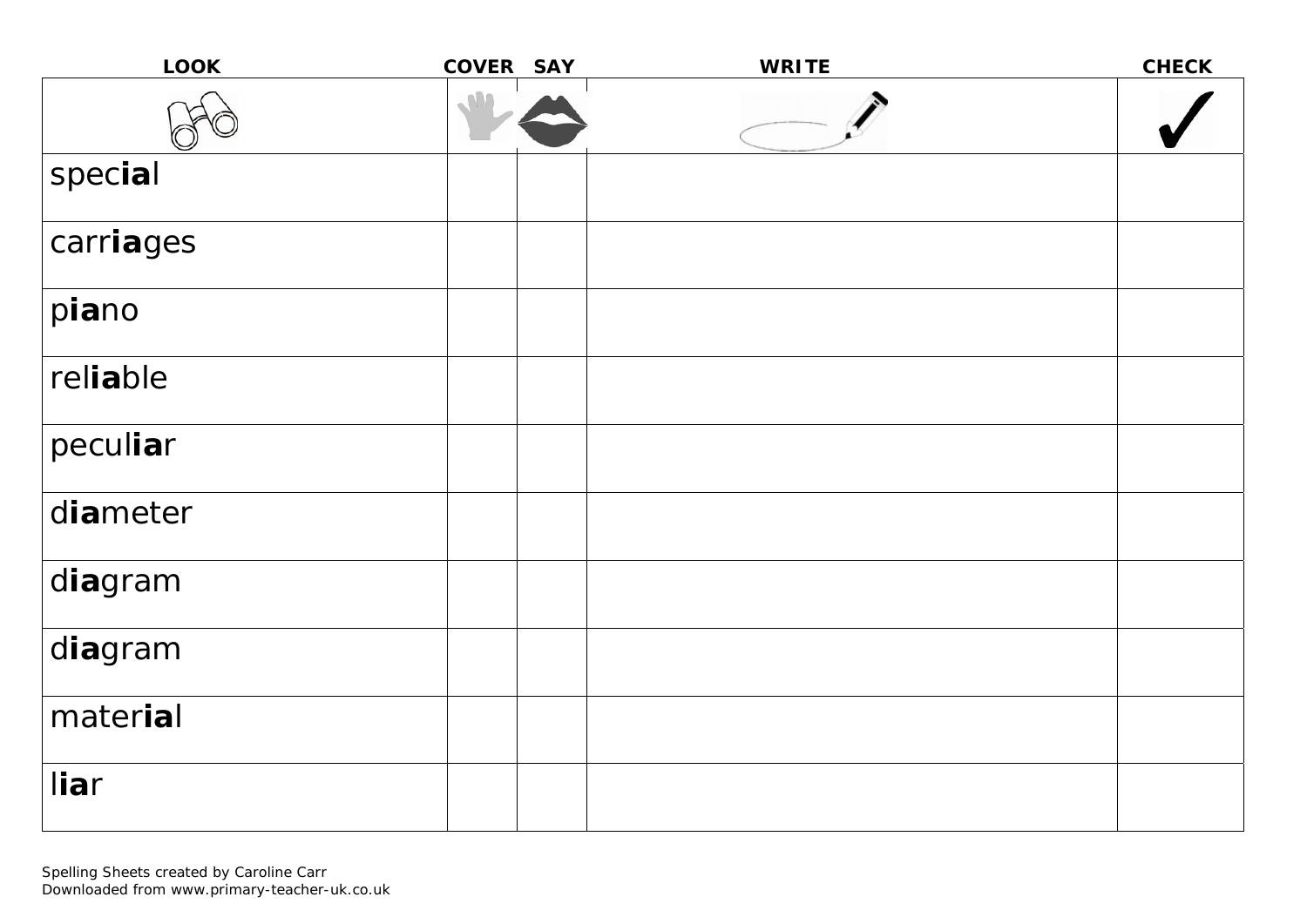| <b>LOOK</b> | COVER SAY | <b>WRITE</b> | <b>CHECK</b> |
|-------------|-----------|--------------|--------------|
|             |           |              |              |
| families    |           |              |              |
| babies      |           |              |              |
| cities      |           |              |              |
| tries       |           |              |              |
| worries     |           |              |              |
| cries       |           |              |              |
| parties     |           |              |              |
| puppies     |           |              |              |
| lorries     |           |              |              |
| jellies     |           |              |              |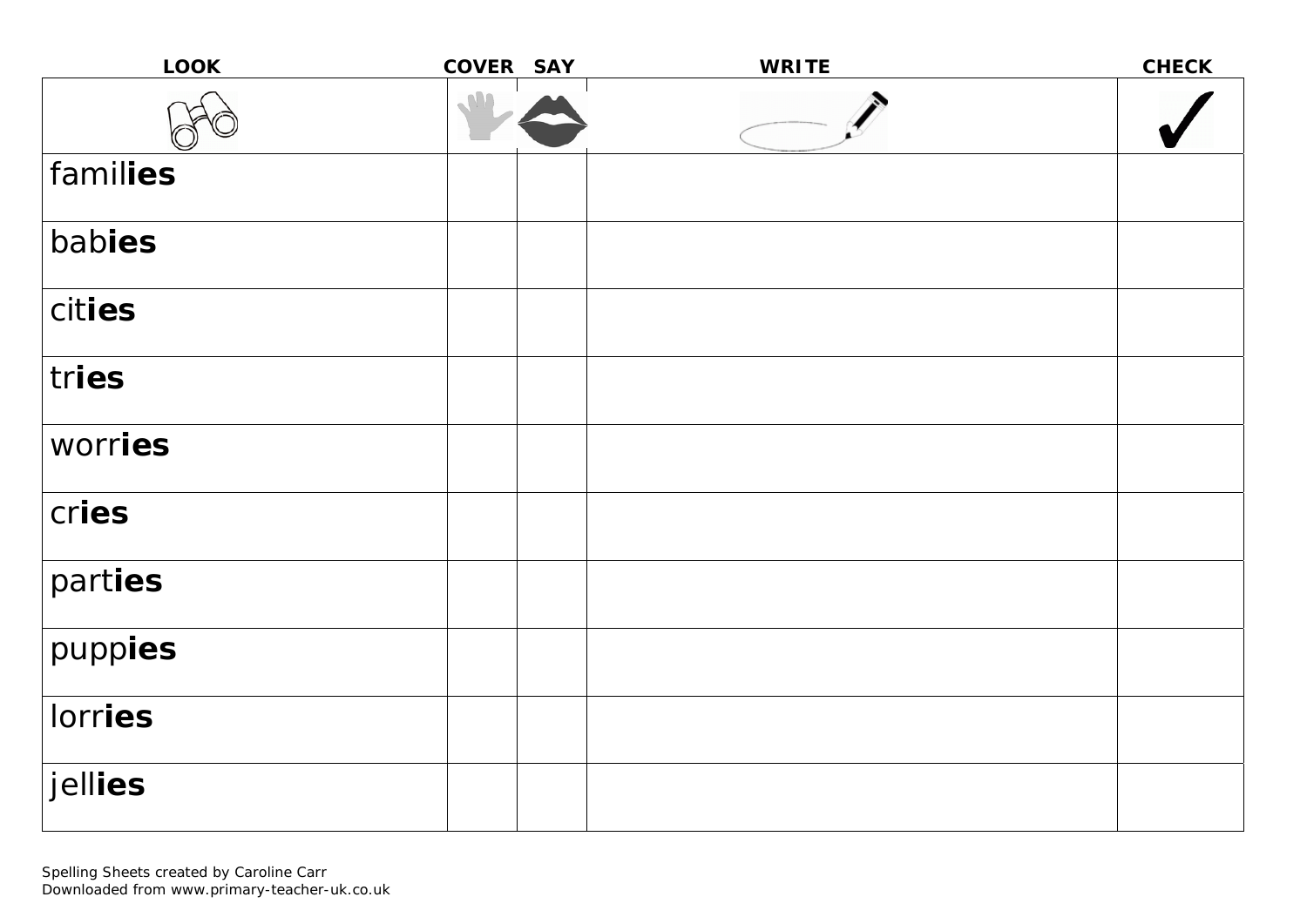| <b>LOOK</b>   | COVER SAY | <b>WRITE</b> | <b>CHECK</b> |
|---------------|-----------|--------------|--------------|
|               |           |              |              |
| swimming      |           |              |              |
| vanishing     |           |              |              |
| gleaming      |           |              |              |
| spreading     |           |              |              |
| exciting      |           |              |              |
| beginning     |           |              |              |
| inspecting    |           |              |              |
| challenging   |           |              |              |
| extinguishing |           |              |              |
| moving        |           |              |              |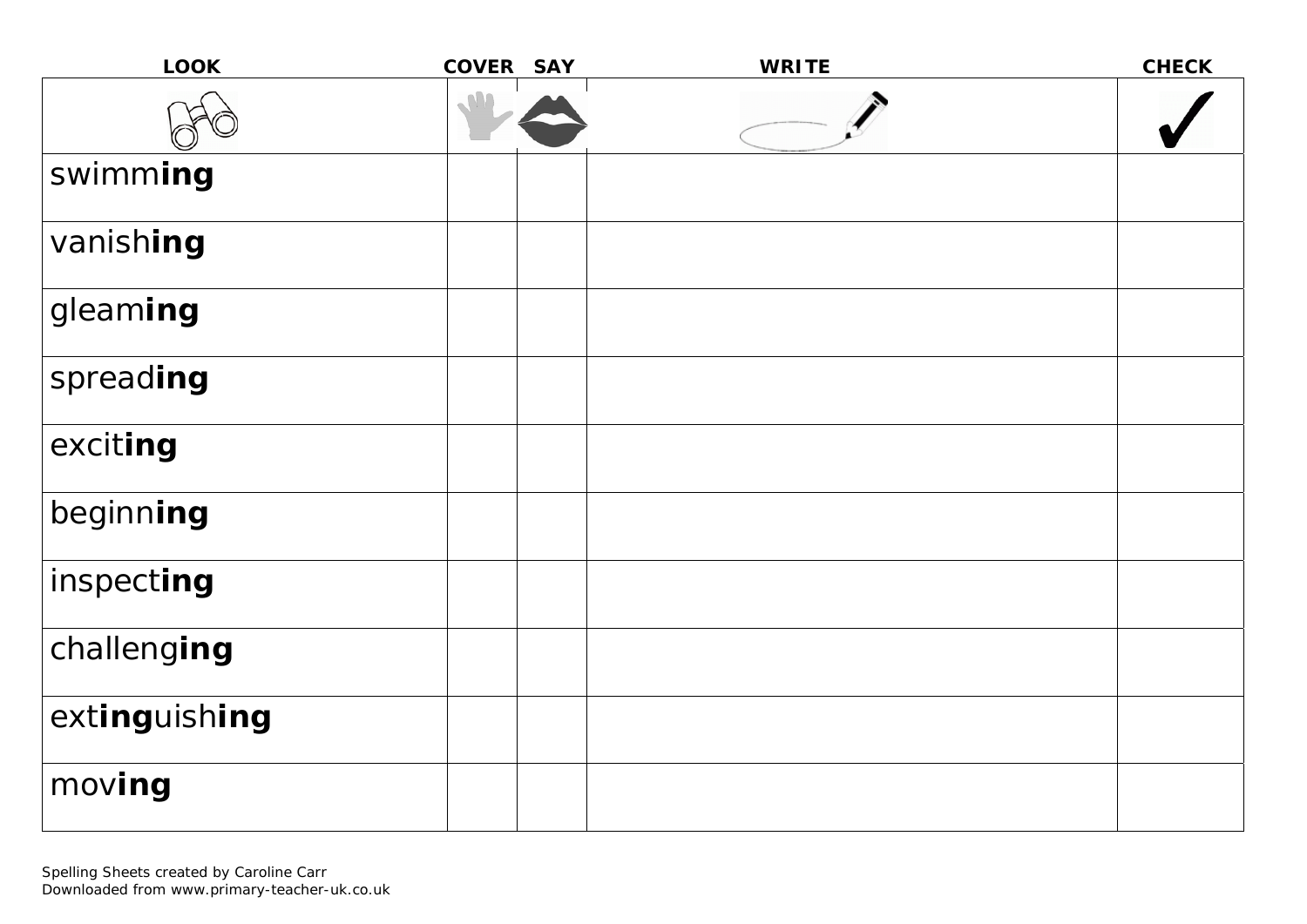| <b>LOOK</b> | COVER SAY | <b>WRITE</b> | <b>CHECK</b> |
|-------------|-----------|--------------|--------------|
|             |           |              |              |
| know        |           |              |              |
| known       |           |              |              |
| knuckle     |           |              |              |
| knee        |           |              |              |
| knight      |           |              |              |
| knife       |           |              |              |
| knock       |           |              |              |
| knot        |           |              |              |
| kneel       |           |              |              |
| knit        |           |              |              |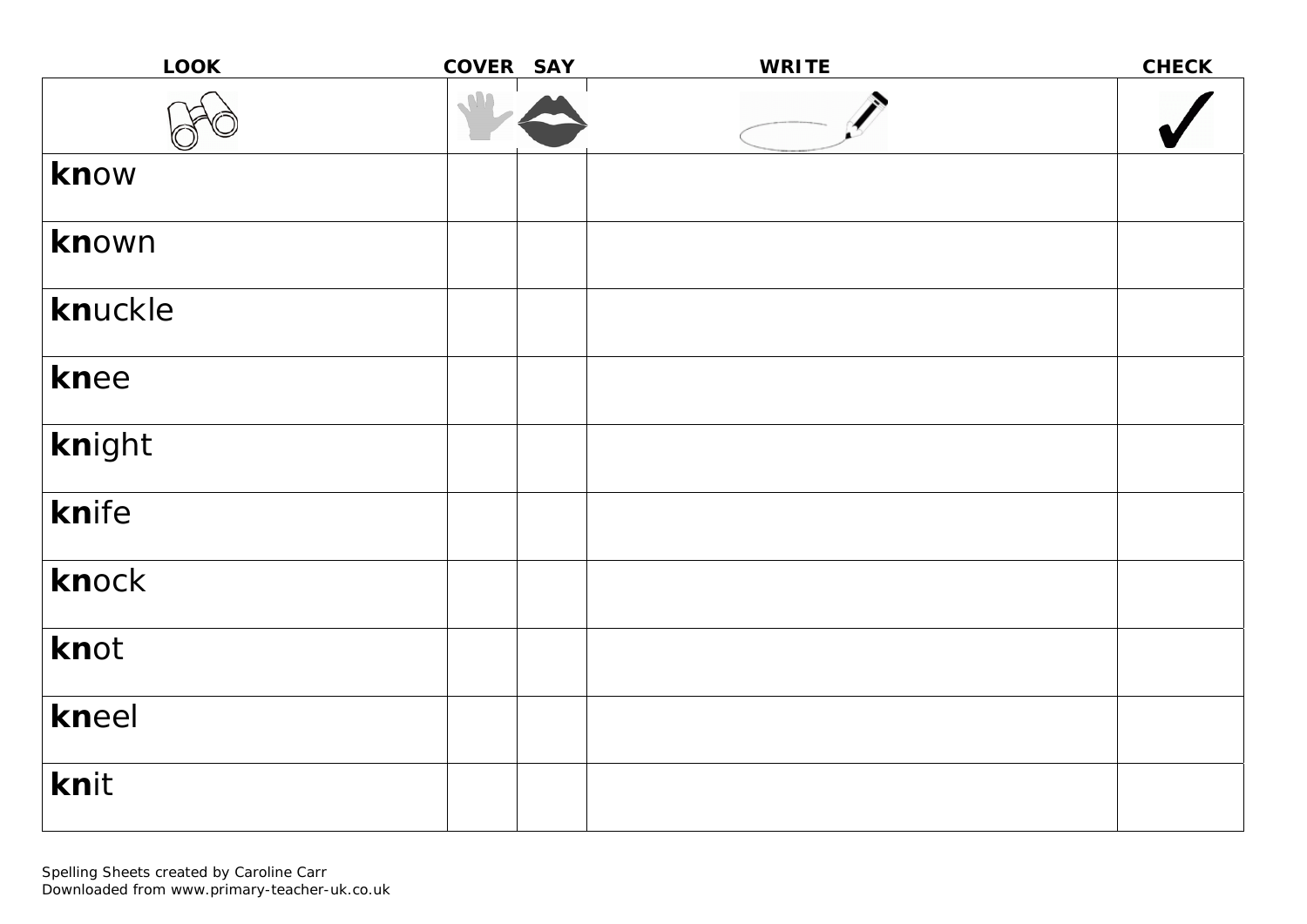| <b>LOOK</b> | COVER SAY | <b>WRITE</b> | <b>CHECK</b> |
|-------------|-----------|--------------|--------------|
|             |           |              |              |
| perfectly   |           |              |              |
| extremely   |           |              |              |
| generally   |           |              |              |
| carefully   |           |              |              |
| actually    |           |              |              |
| physically  |           |              |              |
| frequently  |           |              |              |
| importantly |           |              |              |
| immediately |           |              |              |
| simply      |           |              |              |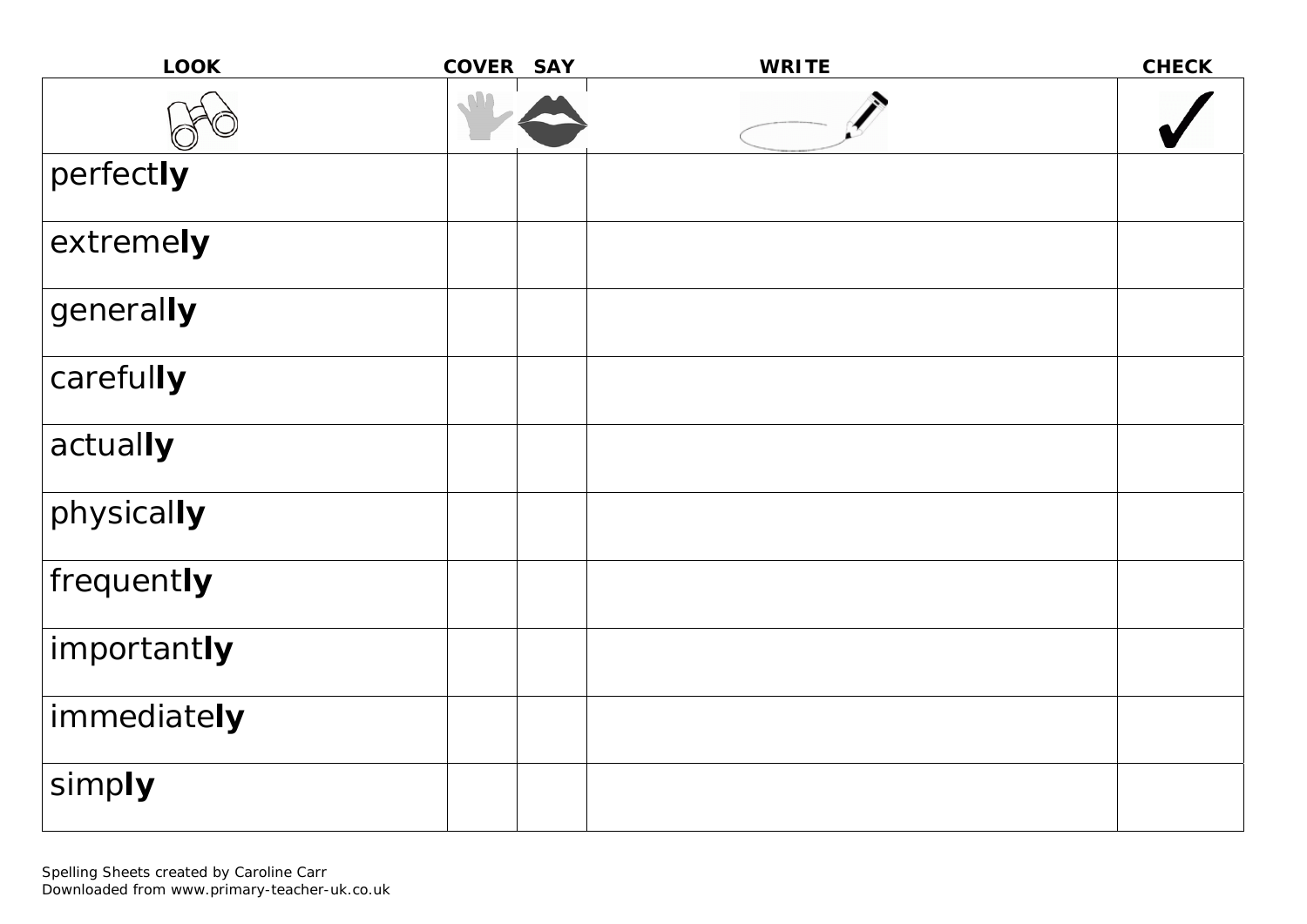| <b>LOOK</b> | COVER SAY | <b>WRITE</b> | <b>CHECK</b> |
|-------------|-----------|--------------|--------------|
|             |           |              |              |
| produce     |           |              |              |
| replace     |           |              |              |
| silence     |           |              |              |
| notice      |           |              |              |
| emergency   |           |              |              |
| century     |           |              |              |
| licence     |           |              |              |
| cycle       |           |              |              |
| circle      |           |              |              |
| lettuce     |           |              |              |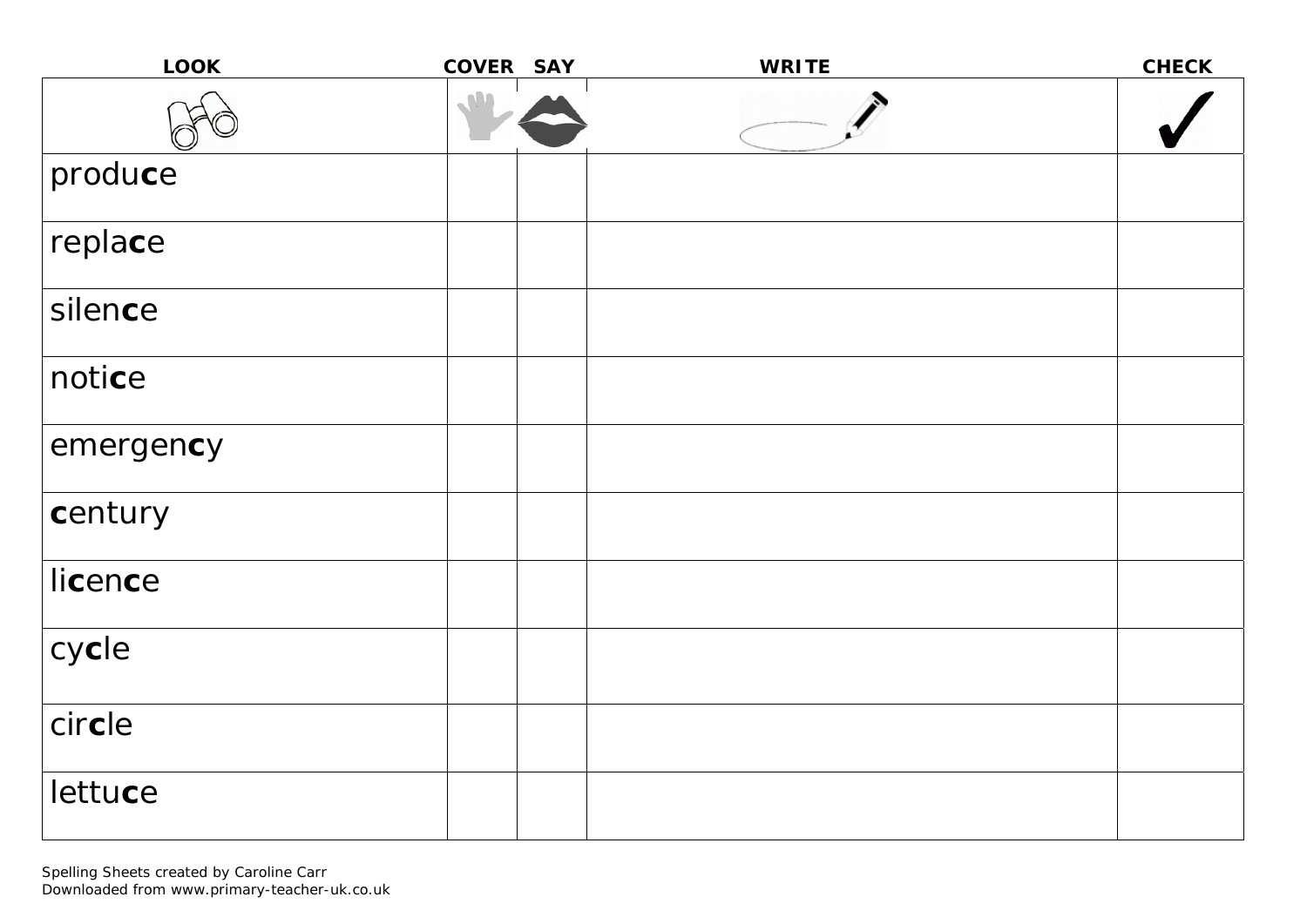| <b>LOOK</b>    | COVER SAY | <b>WRITE</b> | <b>CHECK</b> |
|----------------|-----------|--------------|--------------|
|                |           |              |              |
| passenger      |           |              |              |
| regardless     |           |              |              |
| necessary      |           |              |              |
| discussion     |           |              |              |
| guess          |           |              |              |
| helpless       |           |              |              |
| possess        |           |              |              |
| <b>SUCCESS</b> |           |              |              |
| possession     |           |              |              |
| likeness       |           |              |              |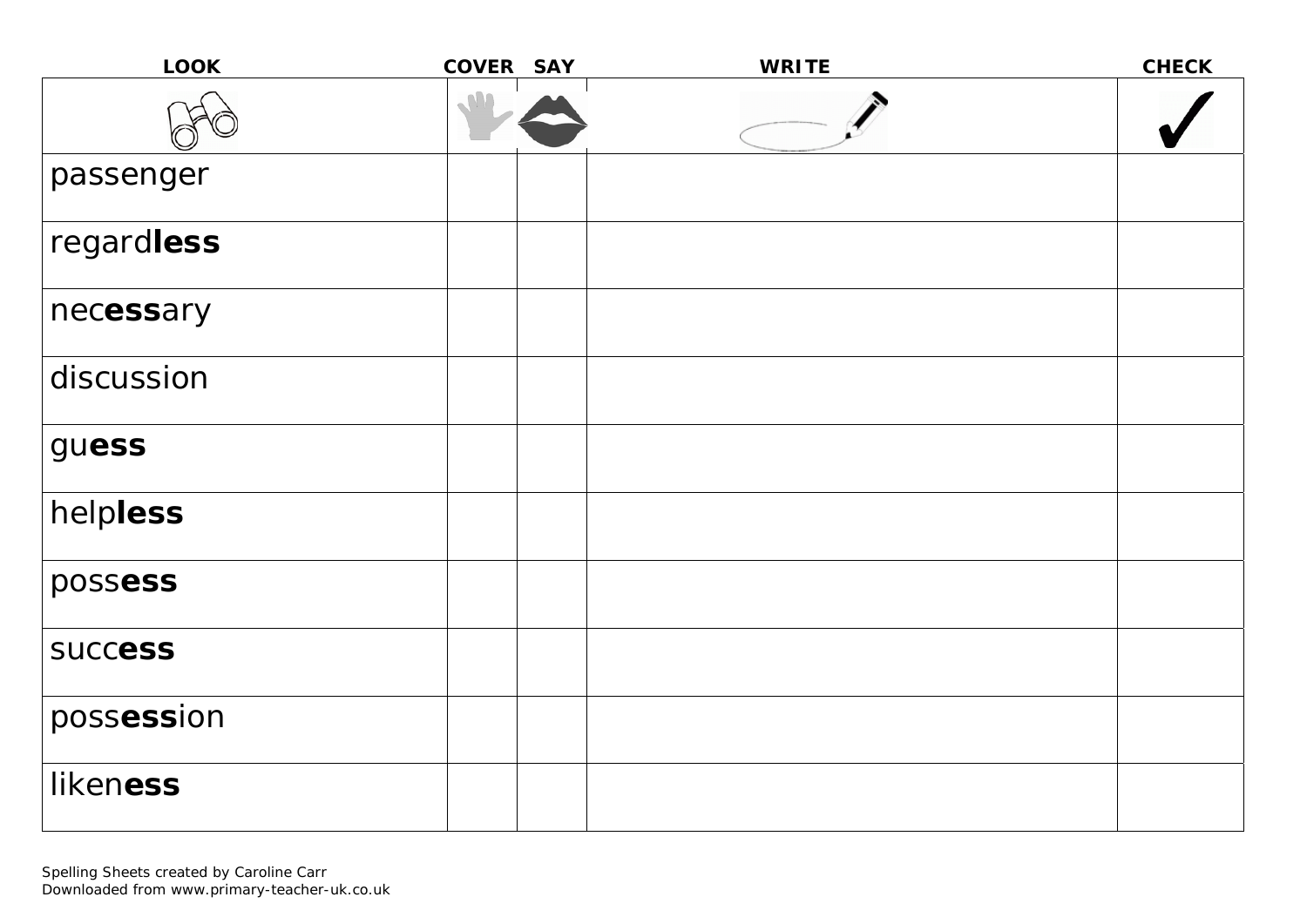| <b>LOOK</b> | COVER SAY | <b>WRITE</b> | <b>CHECK</b> |
|-------------|-----------|--------------|--------------|
|             |           |              |              |
| invention   |           |              |              |
| foundations |           |              |              |
| generations |           |              |              |
| destination |           |              |              |
| direction   |           |              |              |
| education   |           |              |              |
| caution     |           |              |              |
| collection  |           |              |              |
| reaction    |           |              |              |
| station     |           |              |              |